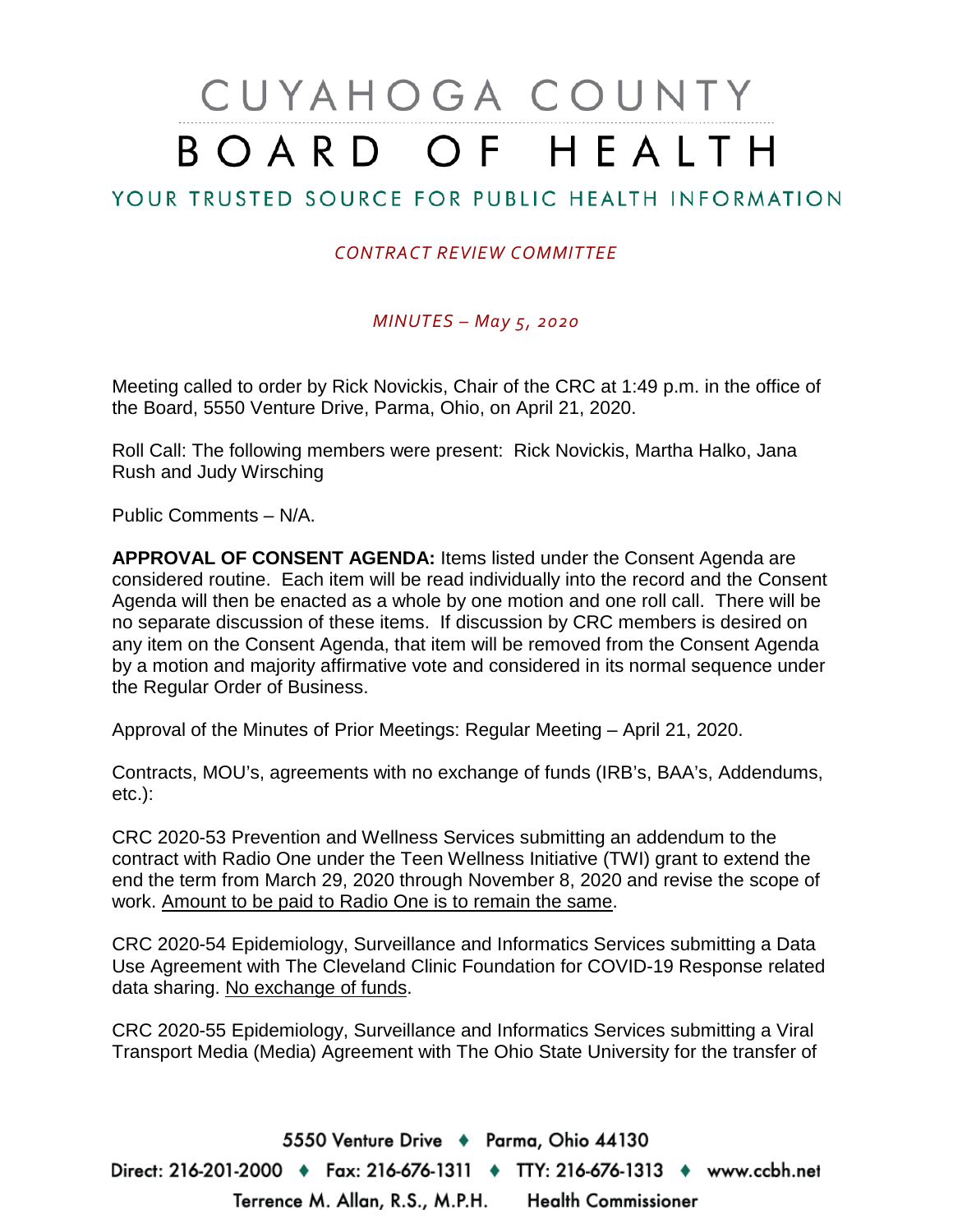Media from OSU to CCBH for the diagnosis of the COVID-19 virus. No exchange of funds.

It was moved by Judy Wirsching, seconded by Martha Halko, that the consent agenda, including the minutes of the April 21, 2020 CRC meeting be approved.

The Secretary called the roll:

Ayes: Rick Novickis, Martha Halko, Jana Rush and Judy Wirsching

### **CONTRACTS AND AWARDS:**

Tabled Items

None

New Items For Review

Bid/Quote Openings ≥ \$25,000.00

None

Bid/Quote Openings < \$25,000.00

None

Expenditures: Contracts up to \$25,000.00

None

Revenue Generating Agreements up to \$25,000.00

None

Contract Rescissions

None

Other Business.

Public Comment – N/A.

Thereupon, it was moved by Martha Halko, seconded by Judy Wirsching, that the following Motion be adopted:

5550 Venture Drive + Parma, Ohio 44130 Direct: 216-201-2000 ♦ Fax: 216-676-1311 ♦ TTY: 216-676-1313 ♦ www.ccbh.net Terrence M. Allan, R.S., M.P.H. **Health Commissioner**